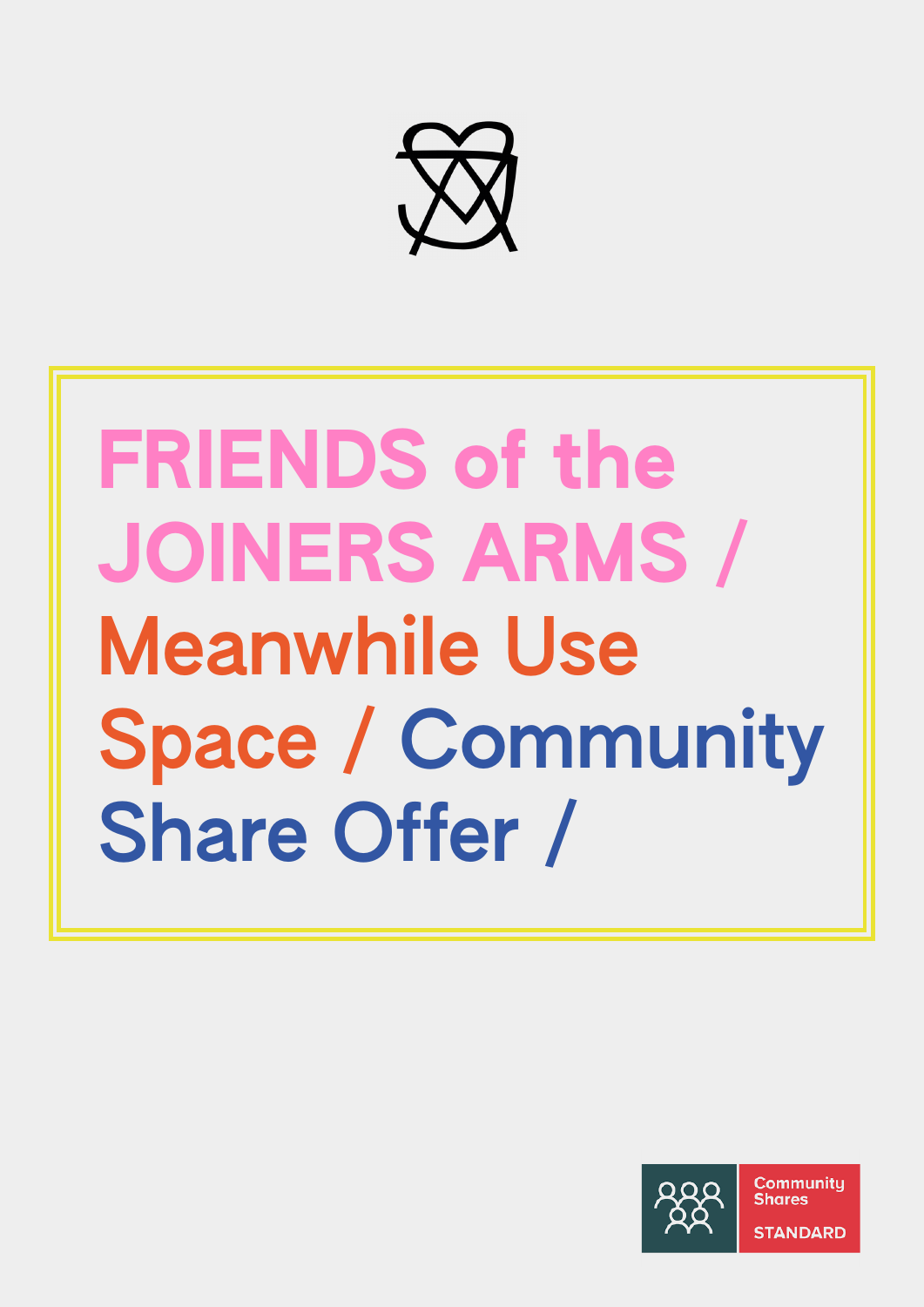**This campaign began in 2014 to resist the closure of the Joiners Arms, a unique queer venue in East London, and channel our anger into saving the many queer spaces we have lost. With the energy and passion of innumerable queer people, we have evolved and now have the chance to open a new queer space that is truly diverse, accessible, and run by the queer community.** 

I'm so proud to share the work we've done to turn this utopian idea into a real space - one that can survive as a viable business, will create opportunities for queer people to work, perform, create, socialise and just 'be' on their own terms, and hopefully strengthen the bonds in our community.

Now it's your chance be part of this by buying a share, becoming a member and helping to open and run a queer space that serves our community at a time when we need it most.

The concept is built on the established, successful model of the communityrun pub - and we've been supported in developing this offer by advice and input by experts in this area - but this is our chance to make something new, that is queer, radical and long-lasting, that we can all be a part of and will finally allow us to say we have started to turn the tide of queer closures.

I hope this information inspires you to become a member - but whether you do or not, I can't wait to see you in our new queer venue and raise a pint with all members of our diverse, fun, clever, wonky queer community.

**Amy Roberts** Chair, Friends of the Joiners Arms





The Community Shares Standard Mark is awarded by the Community Shares Unit to offers that meet national standards of good practice.

For more information about community shares, the Community Shares Standard Mark and the Community Shares Unit go to: [communityshares.org.uk](http://communityshares.org.uk )





# INTRODUCTORY LETTER FROM THE MANAGEMENT COMMITTEE MEMBERS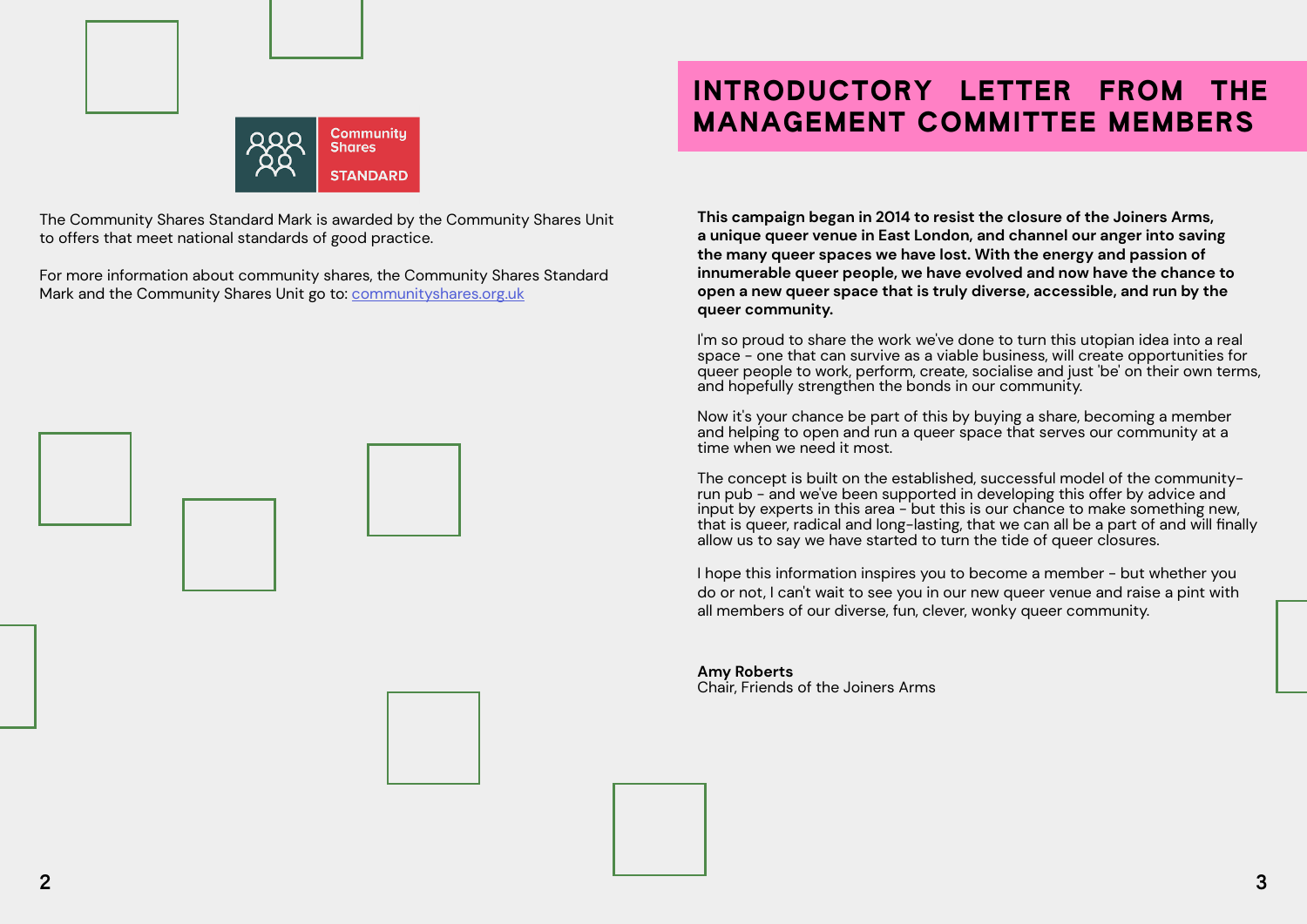**Offer summary** Friends of the Joiners Arms are launching a share **issue to raise capital to create London's first Lesbian, Gay, Bisexual, Transgender, Queer, and Intersex (LGBTQI+) community-run pub and venue situated in East London.** 

> Our goal is to create an accessible, intersectional space for marginalised members of the queer community that is truly inclusive and pioneering in its approach to social change. We'll create a community venue that centres LGBTQI+ voices, particularly the most marginalised within LGBTQI+ communities including trans people, people of colour (POC) and disabled people, and deliver opportunities for socialising, performance and jobs, and other community services. We'll be physically accessible, with an aim to run 75% of performance events with paid-for accessibility support (such as BSL interpreters, live-captioning, audio description, and/ or live-streaming) by Year 3. We'll also take a multigenerational approach to inclusivity, running events for groups within the LGBTQI+ community who currently are not able to access queer spaces such as families and older people.



#### **Share offer details** Opening date: 6th June 2022

**Closing date:** 16th August 2022

*The Management Committee of the society may choose to extend the period of the share offer by up to 8 weeks if they believe that by doing so they increase the chances of reaching the maximum target.* 

• Minimum target to be raised: £125,000 • Maximum target to be raised: £175,000 • Minimum share subscription per person: £25 • Maximum share subscription per person: £10,000 or 10% of the total raised, whichever is the lower • Maximum share subscription per organisation (which is a not a society): £10,000 • Target to allow withdrawal of share capital from

- 
- 
- 
- 
- 
- year 5 onwards

Both targets to be raised include £25,000 in equity funding which we aim to secure via the Community Shares Booster Fund. The values to be included as part of share withdrawals from Year 5 onwards will honour the terms of the equity provided by the Community Shares Booster Fund.

**Friends of the Joiners Arms Ltd** is a Community Benefit Society registered on 13th March 2018 under the Co-operative and Community Benefit Societies Act with the Financial Conduct Authority (registration number 7735). We are an Asset-locked body, which means that the assets owned by our society must be used to fulfil our community purposes, and cannot ever be sold for private gain. The registered address is The Green House, 244-254 Cambridge Heath Road, London, E2 9DA. By investing in community shares as part of this offer, you will become a Member of our society. Our rules, business plan, and other supporting documents are available on our website: [www.friendsjoinersarms.com](http://www.friendsjoinersarms.com)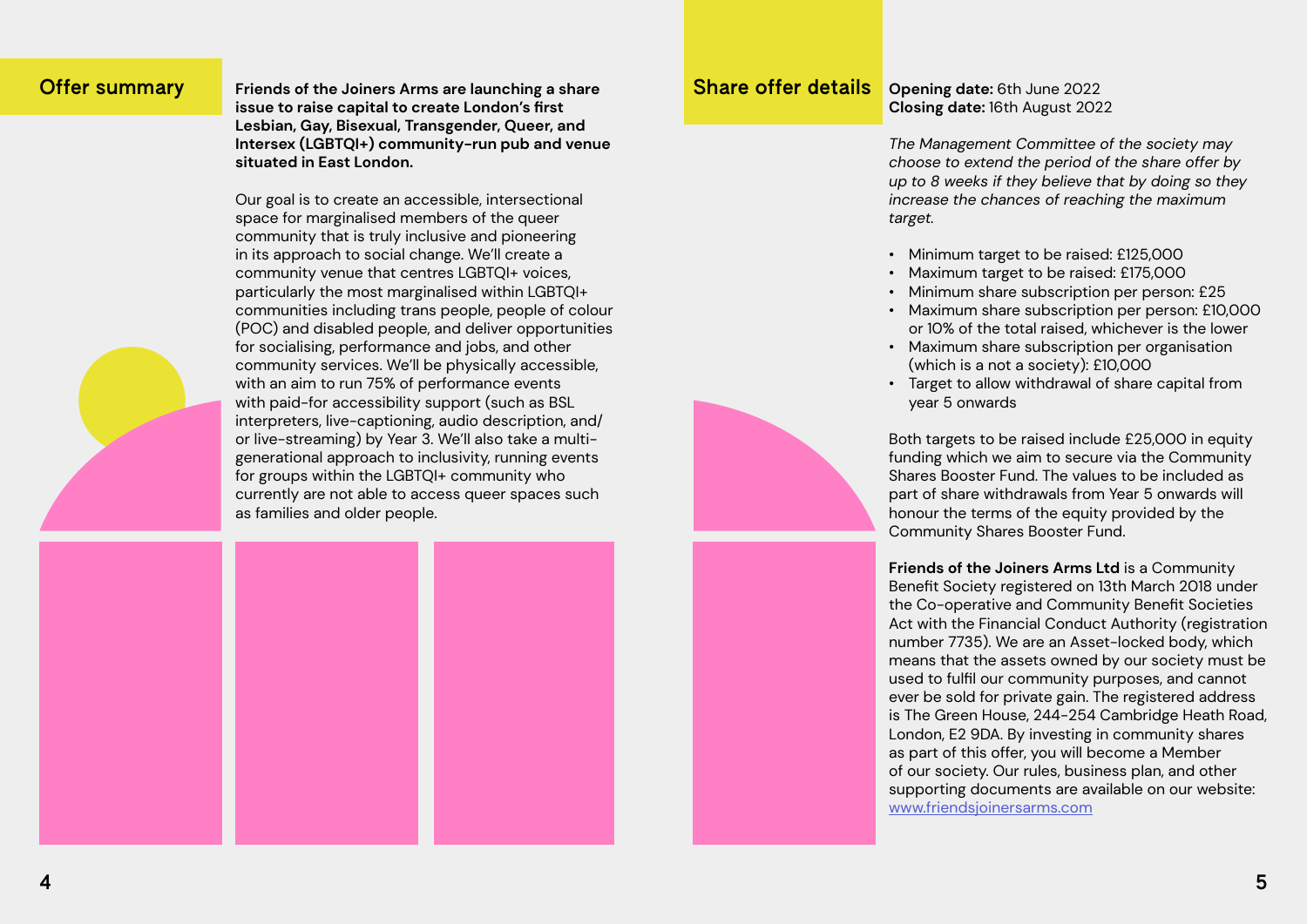## What are **Community** Shares?

Community shares are withdrawable shares that cannot be sold, traded or transferred between Members, unlike shares in a typical company. When you invest in community shares, you will become a Member of the issuing society, and thus an owner of the society and its assets alongside other Members. All Members are entitled to one vote – regardless of how many shares they hold. Members can withdraw their shareholding subject to the approval of the Management Committee.

**Community** shares are at risk **There is a risk that you could lose some or all of the money you invest. You have no right to compensation from the Financial Services Compensation Scheme, nor any right of complaint to the Financial Ombudsman Service. Please don't invest any money you can't afford to lose.**





Friends of the Joiners Arms (FOTJA) are an award-winning campaign group who fought for historic planning protections for the Joiners Arms on Hackney Road, which secured a long-term replacement space for the Lesbian, Gay, Bisexual, Transgender, Queer, and Intersex (LGBTQI+) community of East London.

FOTJA are passionate about breaking down barriers and empowering LGBTQI+ people, and believe having access to LGBTQI+ spaces is fundamental to our wellbeing as well as creating much-needed employment opportunities for LGBTQI+ people. FOTJA aim to open the London's first community-run LGBTQI+ space and want to help reverse the pattern of mass closures of queer venues.

FOTJA use the term 'queer' not only because it is a radical word which encompasses the widest range of sexualities and genders but "*queer not as being about who you're having sex with (that can be a dimension of it); but queer as being about the self that is at odds with everything around it and has to invent and create and find a place to speak and to thrive and to live*." - bell hooks

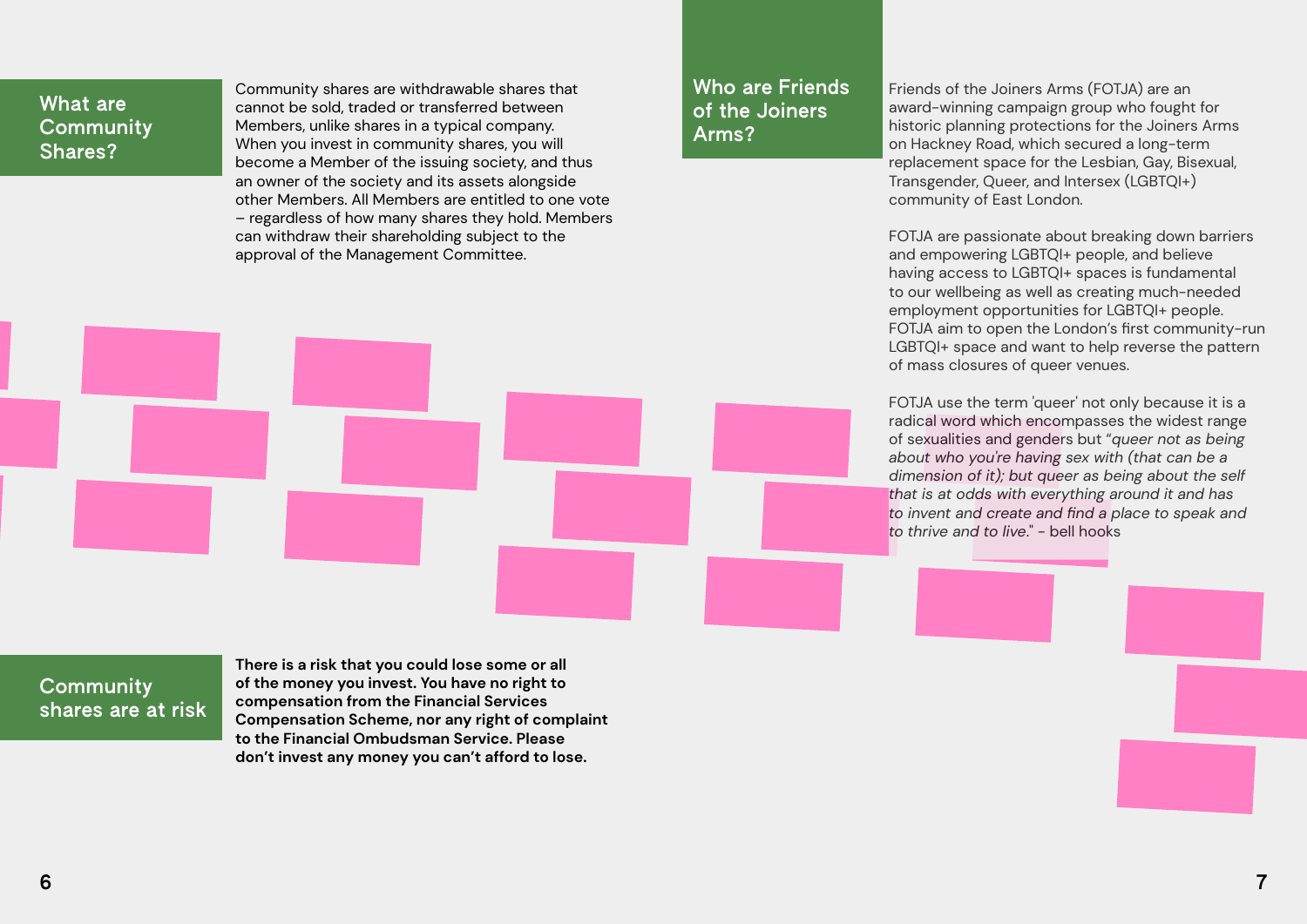FOTJA are registered as a Community Benefit Society (CBS) to allow us to operate with the community as our focus, and aim to open a space that is fun, accessible, inclusive, diverse and builds community cohesion in the process.

# Queer not as being about who you're having sex with

Since registering as a CBS, FOTJA have operated fundraising events (including our bi-monthly dragking night, Lèse Majesté) and sold merchandise to cover our running costs. We have received grants to enable us to register as a CBS, and to launch our share sale. All of our sales and grants will have been used to get us to this position and so we will be starting from a position of having no financial reserves. Our grant from Foundation for Future London is partially confirmed, with the remainder to be confirmed over summer 2022.



# *but queer as being about the self that is at odds with everything around it and has to invent and create and find a place to speak and to thrive and to live*

**- bell hooks**

## *(that can be a dimension of it);*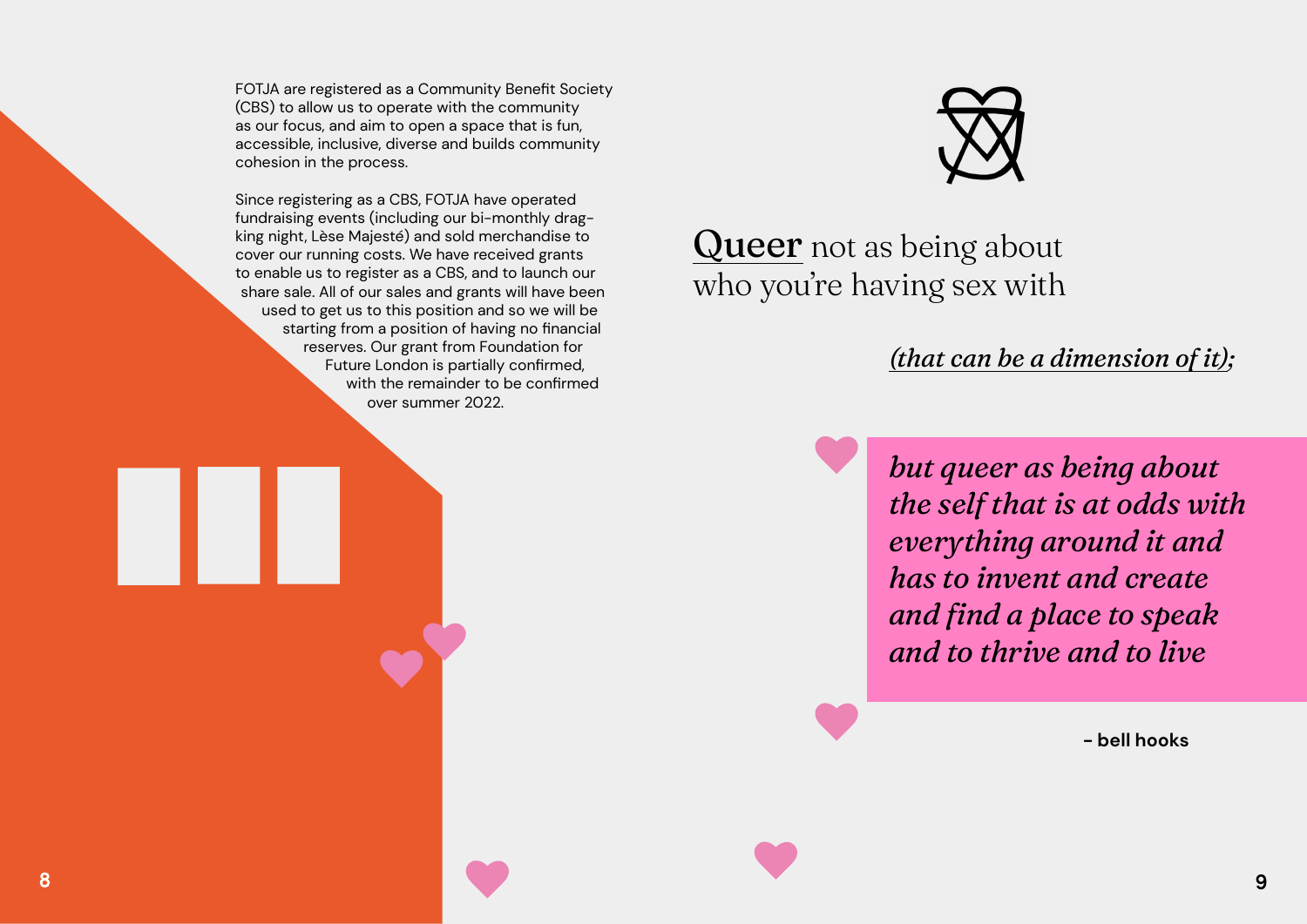**Who will run us?** <br>As a Community Benefit Society (registration and **Who will run us?**  $\begin{bmatrix} 1 & 0 & 0 \\ 0 & 0 & 0 \\ 0 & 0 & 0 \end{bmatrix}$  we operate by our society rules which have been approved by the FCA and the Plunkett Foundation. Following our share sale, our members (shareholders) will be responsible for the overall direction of the organisation. Our Management Committee will lead on the strategic oversight of the organisation and the venue. Our current Management Committee consists of 8 members. Places on the Management Committee will be up for election when a current member retires, steps down or is removed, and/or until we reach our maximum members of the Management Committee (set at 10 people). Our rules state Management Committee members have to stand for re-election after 3 years, for a total of 3 terms (9 years). Additionally, the Management Committee will continue to seek support from outside advisors, and hope to formalise this into a Community Advisory Board.

#### Our Management **Committee**

FOTJA will hold an Annual General Meeting for all members, at which elections and other decisions will be voted on. Members can request an extraordinary meeting at any point, and have other democratic rights.

# Our current Management Committee consists of

the following members:

| <b>Name</b>                       | <b>Role</b>      | <b>Skills</b>                                                                                                                                                                 | <b>Pronouns</b> |
|-----------------------------------|------------------|-------------------------------------------------------------------------------------------------------------------------------------------------------------------------------|-----------------|
| Amy Roberts                       | Chair            | Academic scientist with expertise in<br>data analysis and evidence-based<br>decision making. Lover of pubs and<br>queer spaces.                                               | She / her       |
| Peter Cragg                       | <b>Treasurer</b> | Project manager, writer, queer<br>campaigner, and big fan of going home<br>early (or sometimes "one more pint")                                                               | He/him          |
| <b>Prinx Silver</b>               |                  | Drag king, Trans icon, event producer,<br>social media wizard                                                                                                                 | They / He       |
| <b>Cal Marrin</b>                 |                  | Child & adolescent counsellor for<br>Place2Be and Mosaic LGBT+, also a sex<br>+ relationships educator for Brook and<br>starfish.                                             | They /<br>them  |
| Jon Ward                          |                  | Queer Black academic who teaches<br>and researches cultural representations<br>of the body, identity, and nation. Lover<br>of pubs, queer spaces, and dancing in<br>both.     | He/him          |
| Izzy Lewis                        | Deputy<br>Chair  | Project Manager in the sexual health<br>sector with a background in events<br>production spanning Latin America and<br>Europe, queer campaigner and always<br>up for a dance. | They /<br>them  |
| Joe                               | Secretary        | Trainee art psychotherapist, not<br>psychoanalysing these profiles. Loves<br>moving body but also loves having a sit<br>down.                                                 | He / him        |
| Dr Olimpia<br><b>Burchiellaro</b> |                  | Academic and anthropologist of gender/<br>sexuality, queer politics and political<br>economy.                                                                                 | She / her       |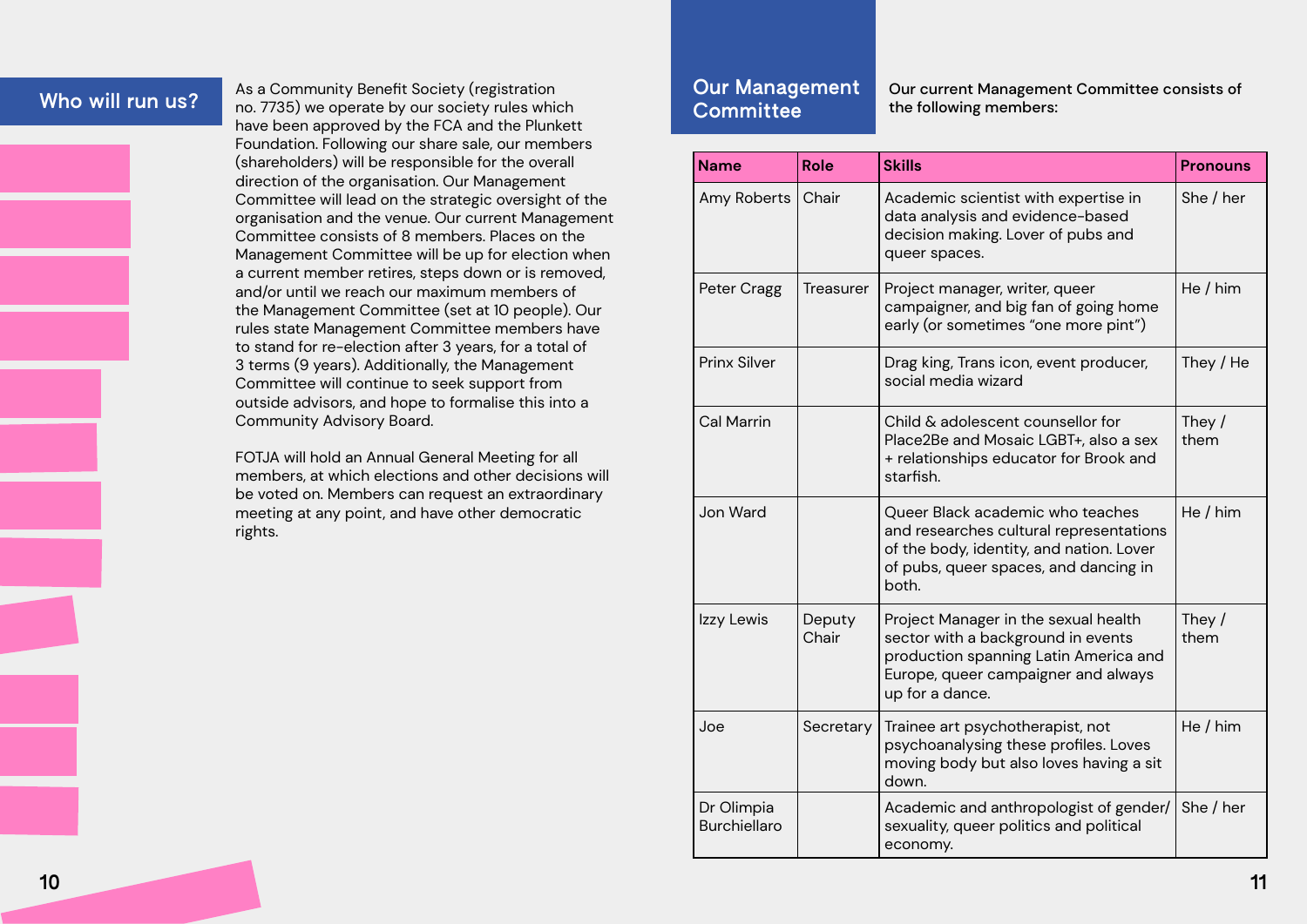## Our Society's Rules

We currently operate under the Plunkett Foundation v4 model rules, but have applied to the FCA to update to the Plunkett Foundation v6 model rules, together with three additional changes based on the Co-operatives UK model rules. The proposed model rules are included in full in the appendix (see Appendix 2 of Business Plan).

Community Benefit Societies are encouraged by Plunkett Foundation to update their Model Rules for a variety of reasons: to make them more streamlined or readable, to be more descriptive, to inform users about new best practise and to adhere to legal requirements of new laws (such as the GDPR). We have also sought expert external advice and wish to propose the inclusion of additional rules (based on rules included in Co-operatives UK's model rules) which will

## How will we operate?

- Cancel the shares of any members removed from the Register of Members (preventing unpayable debt)
- Alter the composition of the minimum required shareholding from 1 share at £25, to 25 shares at £1 each (to enable us to alter the cost of the minimum required shareholding, with approval from members, at a future date should we wish to)
- Include provisions to reduce the share values, should the liabilities of the society be judged to exceed the assets (enabling us to pay back a proportion of share value to members, in the event of winding up the society)

We expect these changes to be confirmed by the FCA by the time we close the share offer, and prior to formally subscribing new members.

For the day-to-day running of the venue, we will hire paid employees who will all be paid at least London Living Wage. Prior to opening, we'll hire to fill the roles of Bar Manager, Operations and Marketing Manager, Assistant Manager, and 3-5 FTE Bar Staff. Our security staff and accessibility support staff will be employed on a freelance basis.

FOTJA intend to implement policies including a positive discrimination policy (to allow us to target hiring marginalised members of the LGBTQI+ community) and a flexible working policy (to allow staff members to work in patterns that meet their lives and needs). We haven't yet identified potential candidates for the aforementioned roles, but we intend to begin our hiring process once we have a confirmed timeline for the opening of our space.



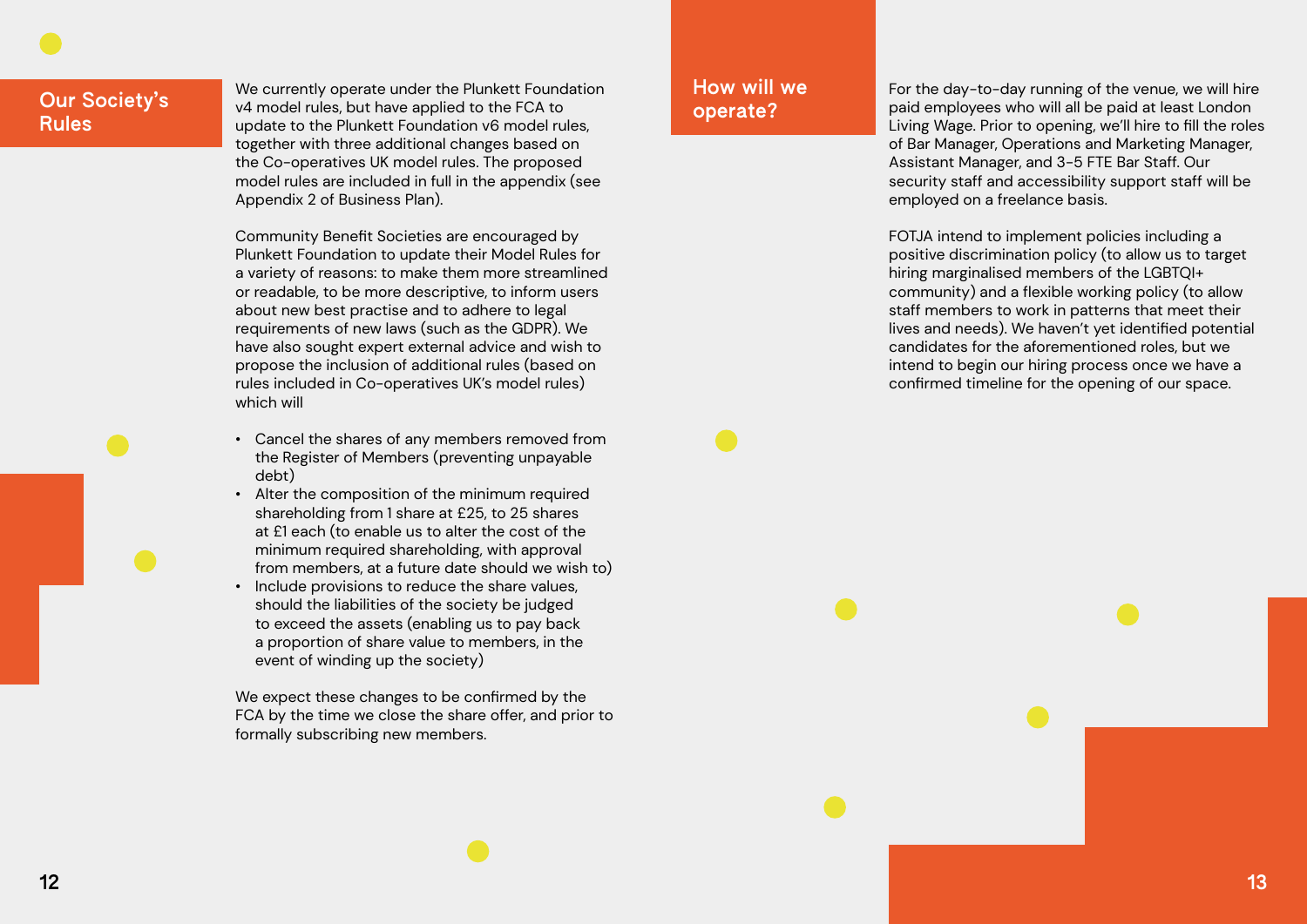# OUR COMMUNITY SHARE OFFER

This is a **community share issue**, which means we are offering our community an opportunity to invest in community shares and become members of our community benefit society - **Friends of the Joiners Arms Ltd**.

Unlike shares in companies, you won't be paid a dividend and you won't be able to sell your shares to anyone else. You'll be able to withdraw your shares from the society further down the line, as laid out in this document. However, the society can only facilitate withdrawals if we're generating sufficient trading surpluses that enable us to pay back our investors without risking the overall financial viability of the society.

We're aiming to make around 7.5% of the total share capital we hold available for withdrawal each year, starting in year 5. Each year our Management Committee will decide if the society is able to facilitate share withdrawal, and how much share capital we can make available to be withdrawn without risking our financial viability. If 7.5% of shares are withdrawn each year from Year 5, it would take 13 years after the first withdrawal for all share capital from the first share offer to be paid back to investors (based on minimum share target of £125,000).



We plan to open up the share offer to new Members in the future, and this will support our ability to facilitate withdrawals. We are asking people to invest in the first share offer as a long-term investment, with a plan to allow 7.5% of capital to be withdrawn each year after Year 5. If the second share sale requires a change to this, this will go to our Members to be agreed.

Some societies choose to pay interest on community shares, but we've decided not to. Rather than using our trading surpluses in a manner that will disproportionately benefit those who can afford to invest more, we'll use our financial resources to ensure that all our members equitably reap the rewards of our success.

Our long term aim is to open a venue in a permanent space (securing a long term lease of at least 25 years) which is likely to require raising more capital in the future. However, we will go back to our members with proposals on these plans beforehand.

Individuals over the age of 16, charities and other organisations are able to invest in this offer.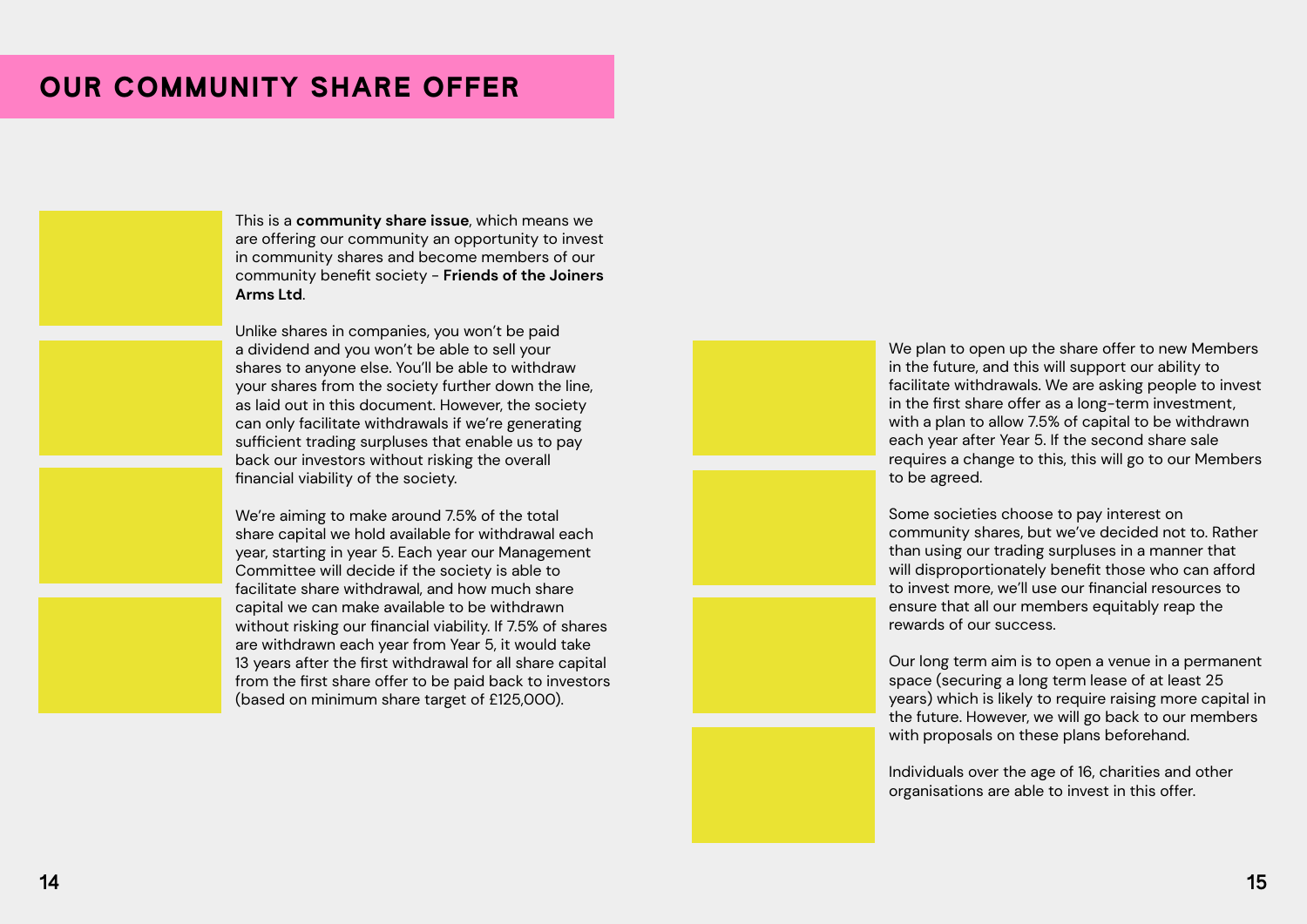| What do        |  |
|----------------|--|
| investors get? |  |
|                |  |

#### **Investors will get:**

- A vote at the AGM on important issues facing the society and for the Management Committee Members
- The chance to stand for and be elected to the Management Committee of the society
- The chance to get their money returned on a first-come-first-served basis if share capital is available for withdrawal from year 5 onwards
- Expected 30-50% Tax Relief on your investment

This share offer is eligible for Seed Enterprise<br>
Tax Relief Investment Scheme (SEIS) and Enterprise Investment Scheme (EIS) which will enable investors to claim between 30-50% of the value of what they invest back against their tax return (provided they are personally eligible). SEIS will apply to the first £100K of investment we receive, so anyone who invests before we reach this threshold will be eligible for 50% tax relief. EIS will apply to any investment we receive above the first £100K, up to our maximum target of £150K (this target excludes the £25k we will secure as equity funding via the Community Shares Booster Fund). Investments that qualify for EIS will be eligible for 30% tax relief.

> So, if you invested £1,000 before our total raised reaches £100K, you'd get £500 knocked off your tax due either this current tax year, or backdated to the last tax year ending in April 2022. If you invested £1,000 after we've reached £100K total raised, you'd get £300 knocked off your tax bill.

**We have received advanced assurance from HMRC regarding SEIS and EIS.**

We're aiming to raise a minimum of £125K through Community shares (£100,000 from the sale of shares to investors plus £25,000 in equity funding which we aim to secure via the Community Shares Booster Fund). The funds we raise will be used to secure a short term lease on a venue space, and undergo the necessary renovations to make it suitable for our intended use. By utilising this initial short-term space to develop a solid trading history and grow our community, we'll be able to strengthen our position with a view to eventually securing a more long term space. Although we haven't yet identified a premises, we are working closely with key stakeholders such as the GLA and TfL to secure a suitable site.

We've developed financial models that demonstrate our financial position under two different scenarios in which we achieve our minimum target, or our maximum target. Both financial models are available via our website.

## Sources and uses of capital

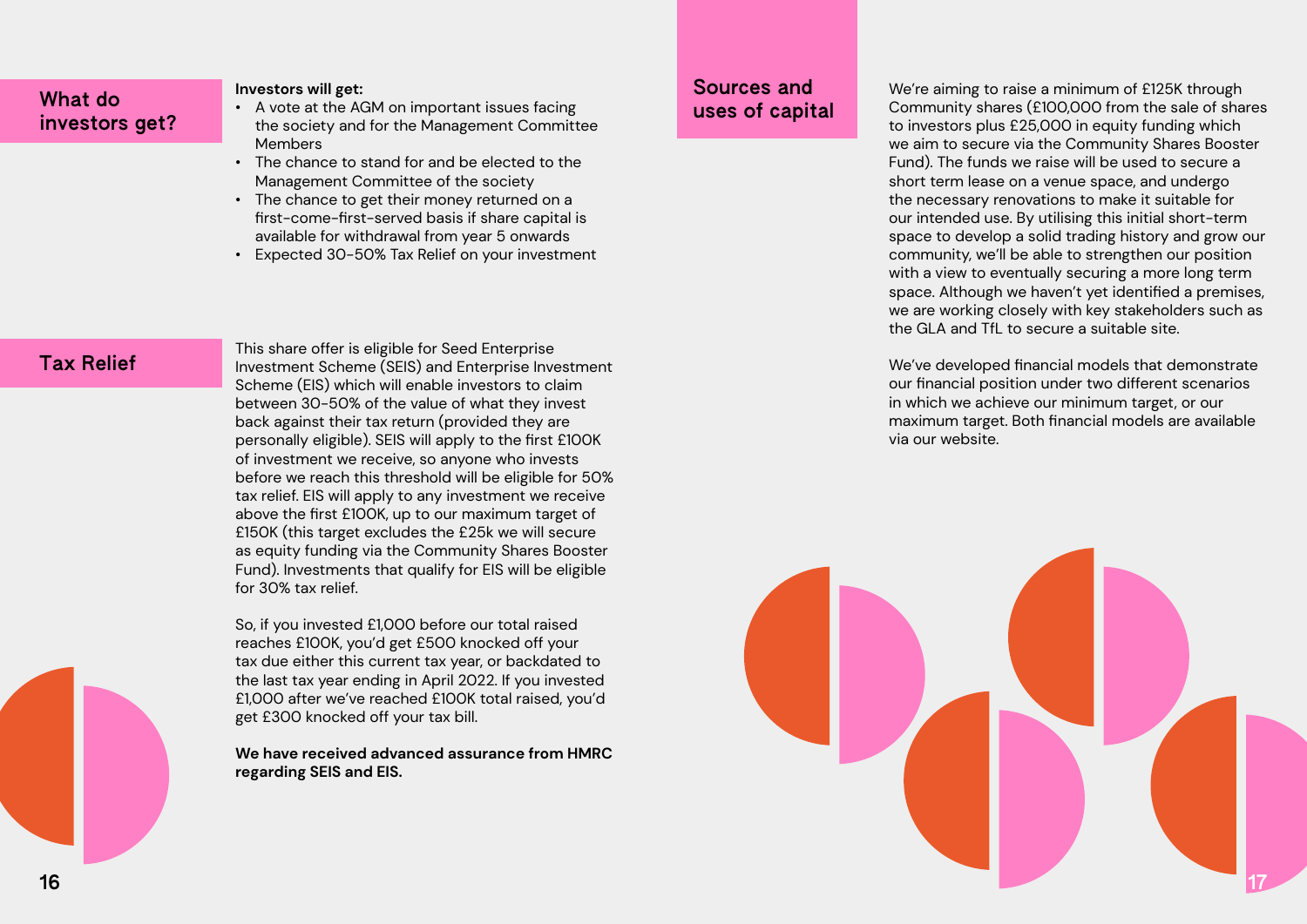The below diagram sets out our intended use of capital raised based on us achieving our minimum raise target of £125,000.



Made with SankeyMATIC

Renovation budget will be subject to a full building condition survey, but has been based upon securing a site that does not require major structural work. Pre-trading costs include funds required for lease (anticipated at £1 per annum); insurance; licences; promotional/marketing costs; legal fees; utilities; and pre-trading staffing costs.

Share capital raised above the minimum level will be used to bring forward the employment of an Operations & Marketing Manager (1 FTE) to Year 1; to bring Security staff in-house from Year 2; and to offer accessibility support workers for a larger number of performance events. It will also help us sustain cash flow in our first few years of operation, and would eventually be added to our cash reserves to be used towards securing a permanent space. The below table lays out our projected profit and cash flow levels over 3 years, showing how these projections change based on the minimum and maximum raise levels.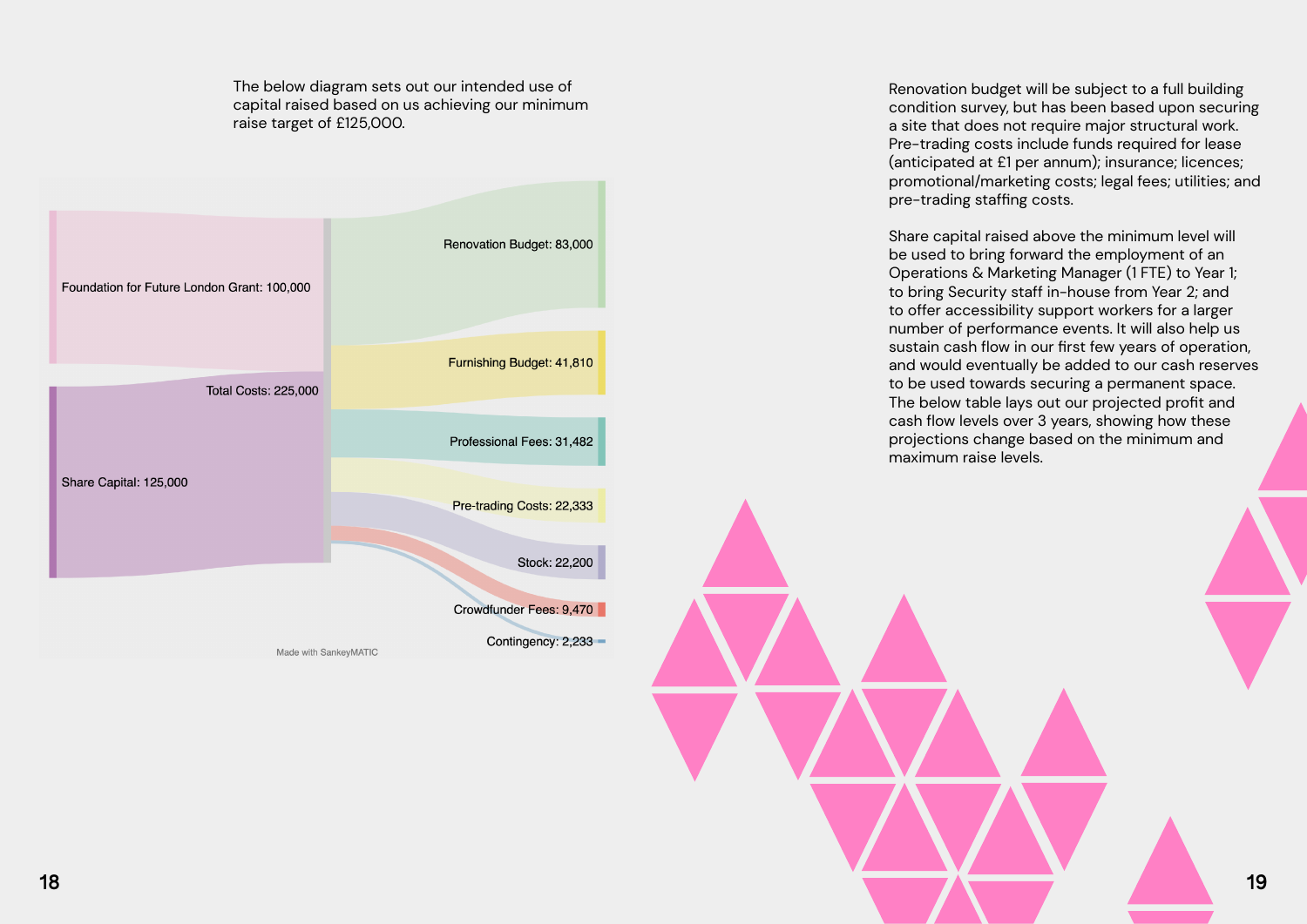| <b>Minimum Raise Scenario</b>  | Year 1     | Year <sub>2</sub> | Year 3     | Year 4     | Year 5     |
|--------------------------------|------------|-------------------|------------|------------|------------|
|                                | £          | £                 | £          | £          | £          |
|                                |            |                   |            |            |            |
| Turnover                       | 370,550    | 649,443           | 773,791    | 804,743    | 836,933    |
|                                |            |                   |            |            |            |
| Less Cost of Sales             | $-146,310$ | $-257,453$        | $-306,748$ | $-319,018$ | $-331,778$ |
| <b>GROSS PROFIT</b>            | 224,240    | 391,990           | 467,044    | 485,725    | 505,154    |
| Less Overheads                 | $-249,528$ | $-350,283$        | $-441,414$ | $-456,479$ | $-472,570$ |
|                                |            |                   |            |            |            |
| <b>EBITDA</b>                  | $-25,288$  | 41,708            | 25,629     | 29,246     | 32,584     |
| PROFIT TRANSFERRED TO RESERVES | $-66,901$  | 31,898            | 15,819     | 19,436     | 22,774     |
| <b>CASH AVAILABLE</b>          | 16,193     | 59,957            | 86,715     | 116,272    | 139,840    |
|                                |            |                   |            |            |            |



| <b>Maximum Raise Scenario</b>         | Year 1     | Year <sub>2</sub> | Year <sub>3</sub>        | Year 4     | Year 5     |
|---------------------------------------|------------|-------------------|--------------------------|------------|------------|
|                                       | £          | £                 | £                        | £          | £          |
|                                       |            |                   |                          |            |            |
| Turnover                              | 462,562    | 712,843           | 849,213                  | 883,181    | 918,508    |
|                                       |            |                   |                          |            |            |
| Less Cost of Sales                    | $-182,887$ | $-282,813$        | $-336,916$               | -350,393   | $-364,409$ |
| <b>GROSS PROFIT</b>                   | 279,675    | 430,030           | 512,296                  | 523,788    | 554,100    |
|                                       |            |                   |                          |            |            |
| Less Overheads                        | $-325,583$ | $-397,441$        | $-470,715$               | $-489,543$ | $-509,549$ |
|                                       |            |                   | $\overline{\phantom{a}}$ | -          |            |
| <b>EBITDA</b>                         | $-45,908$  | 32,590            | 41,582                   | 43,245     | 44,551     |
| <b>PROFIT TRANSFERRED TO RESERVES</b> | $-91,381$  | 22,779            | 31,771                   | 33,435     | 34,740     |
| <b>CASH AVAILABLE</b>                 | 47,996     | 76,749            | 119,534                  | 163,107    | 194,911    |
|                                       |            |                   |                          |            |            |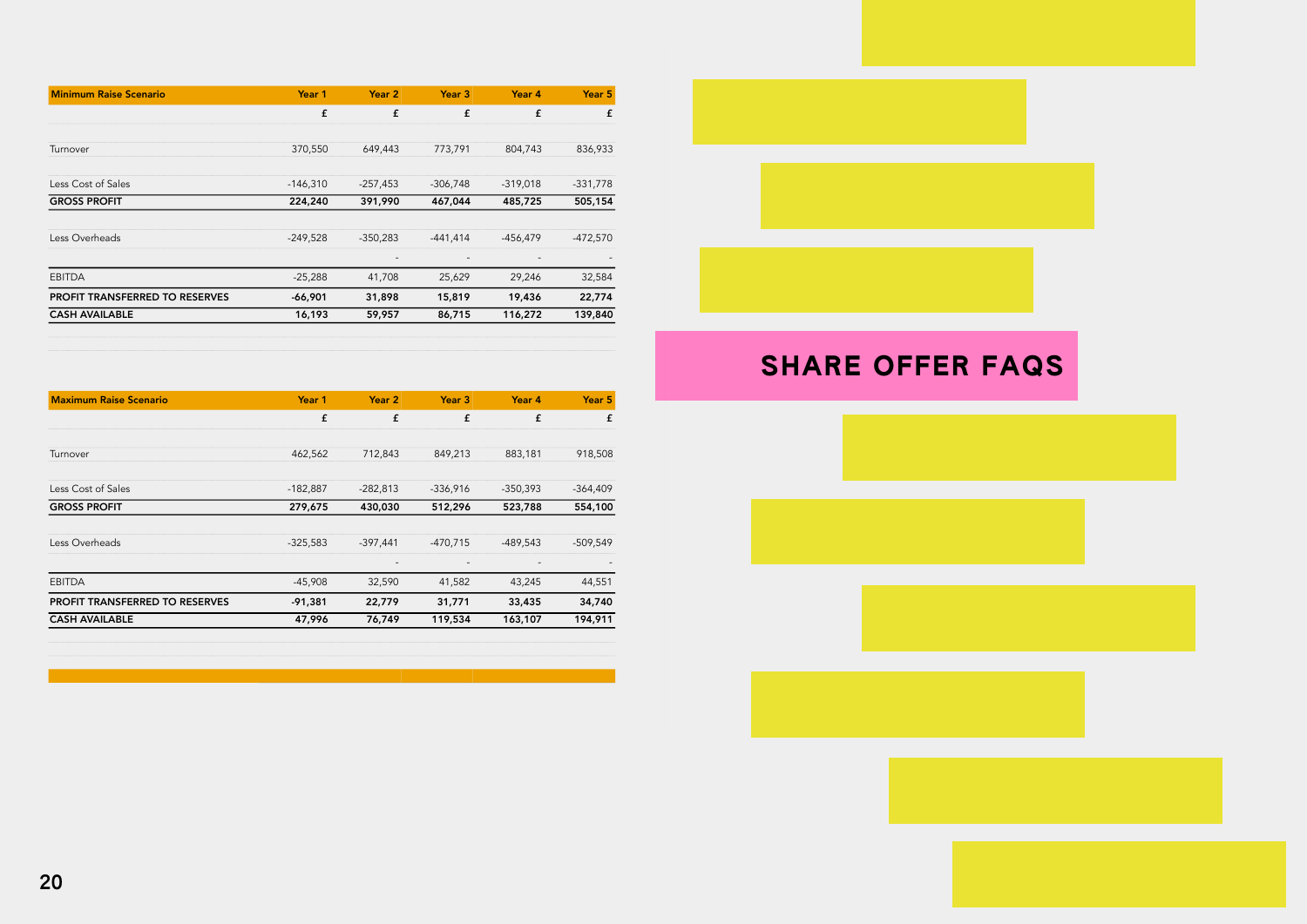We're running our share offer through the Crowdfunder website. When you invest in shares, Crowdfunder will take payment immediately using a credit or debit card and will hold the funding until the project is either successful and they will pass the money to us, or unsuccessful in which case they will refund your payment.

The minimum investment is £25 and the maximum is £10,000 or 10% of the total amount raised (the recommended maximum for societies by the Community Shares Unit). Any investment over this 10% level will be refunded.

#### How can I invest?

#### What is the minimum and maximum investment?

Can organisations and businesses subscribe for Community Shares?

#### Who can invest?

Anyone over the age of 16 can invest.

Yes. A representative of that organisation will need to become a member of the society as a nominee for their organisation/business.

Yes, but as with organisations, you'll have to nominate a member of your group to be the named shareholder in our share register.

#### Can people club together to buy shares?

Yes! You can buy shares on behalf of someone else over the age of 16, but in order for them to actually become a shareholder, the gift recipient will have to fill out an application form themselves and consent to becoming a member of the society and accepting

the rules.

## Can I buy Shares as a gift for someone else?

If we don't raise our minimum target, or if we do not receive an equity offer from the Community Shares Booster Fund, we will extend the deadline of the share offer by 8 weeks. If we still have not raised the required amount of capital by the extended deadline, Crowdfunder will hold the share capital we have raised for around 2 months to allow us to seek loan funding or grant funding to make up the shortfall in our capital requirements. If we are unable to secure alternative funding, Crowdfunder will refund everyone's investment in full.

#### What happens if we don't raise our minimum target?

Shares will be allocated on a first come first served basis, and once we hit our maximum target we will close the share offer. Any share pledges received over the target will be refunded in full. We will prioritise accepting share pledges from prospective members over any equity offer that we might be awarded from the Community Shares Booster Fund.

## What happens if we raise more than our maximum target?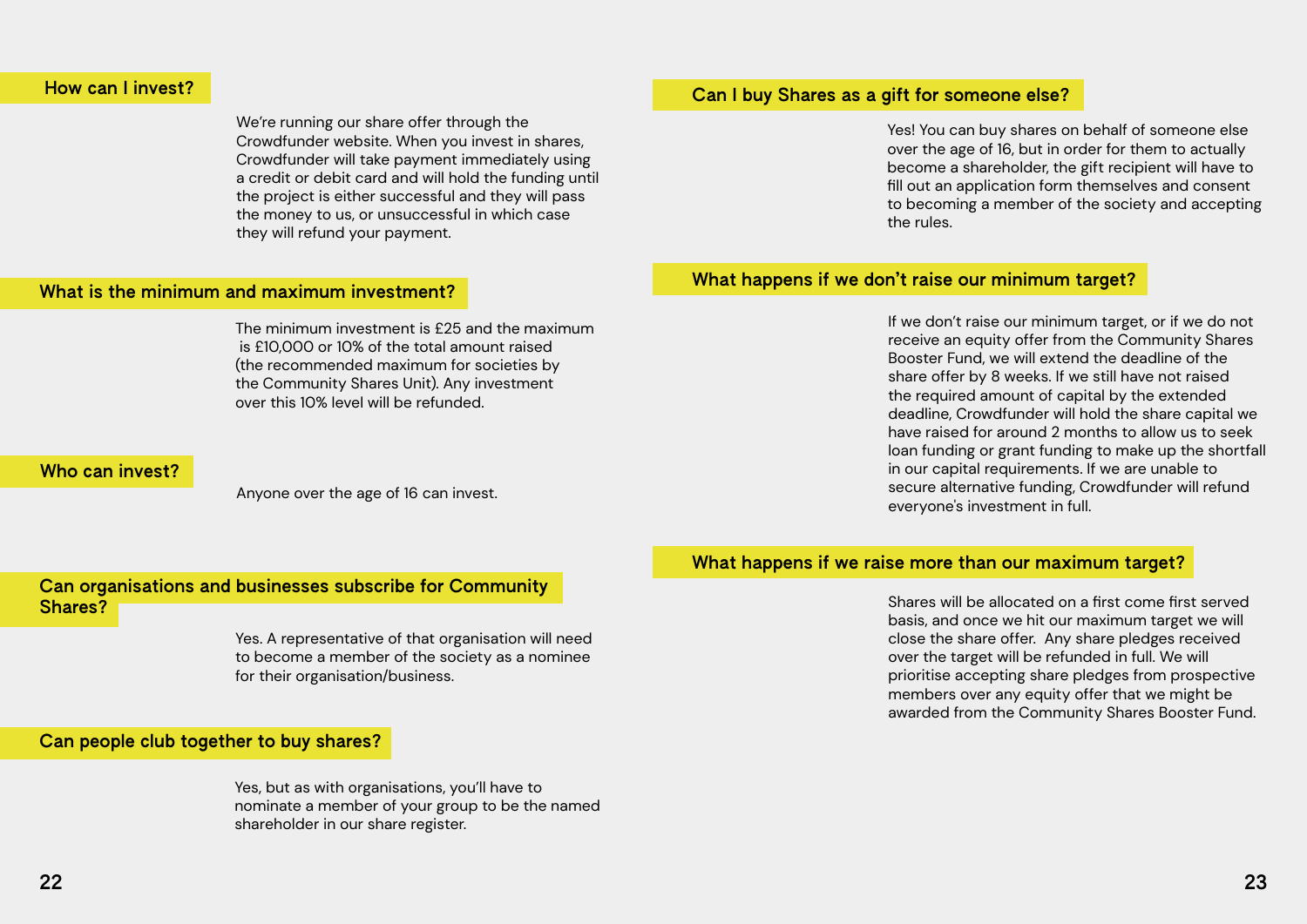We are confident that FOTJA is unique in its ambition to launch a space as a CBS - there are no community businesses in London run by and for the LGBTQI+ community. We carried out a competition analysis of LGBTQI+ and community-run spaces in London. Our analysis revealed there are no accessible LGBTQI+ or community-run spaces, and there are zero not-for-profit LGBTQI+ spaces in London. Because of the uniqueness of our offer, and the precedent set by the robust community-business sector, we're confident that we'll be able to be financially successful.

However, if we did become insolvent, the ability of investors to recoup the funds they have invested would depend on firstly the value we (or the appointed insolvency practitioners) could get for the assets of the society and secondly, the value of our debts at that point.

In the event of our insolvency or orderly windingup, the proceeds from the sale of those assets and our cash would firstly pay off all our creditors, and if there were any funds left at that point, would be used to pay back shareholders as much of their investment as they have outstanding as possible, on a pro-rata basis.

As we are a society with a statutory asset lock should there be any surplus after returning funds to investors this would have to be given to another organisation with similar aims and a similar asset lock. This cannot be changed by members and is enforced by law.

#### What if the society isn't financially successful enough to survive?

We're working closely with key stakeholders such as the GLA and TfL to find suitable premises for our community-run venue. However, in the event that no suitable premises can be identified by 2024, we will return everyone's investment, less any fees that we incur when we draw down the funds raised from Crowdfunder (these are usually around 7.7%)

#### What happens if the society can't find a suitable premises to deliver the project?

#### What happens if I don't get all my investment back?

Although we are registered as a society with The Financial Conduct Authority (FCA), the sale of withdrawable shares in the society is not regulated by the FCA. Like many investments, these community shares are at risk and you could lose some or all of the money you invest.

Unlike deposits with high street banks, community shares are not covered by the Financial Services Compensation Scheme, nor is there any right of complaint to the Financial Ombudsman Service. If you are considering investing a significant amount then you may wish to seek independent financial advice before doing so.

Investors who have claimed tax relief would also be eligible to claim loss relief against their tax liability for the difference between what they invested less any tax relief already claimed and what was returned to them.

No, because we aren't a charity.

#### Can my investment be gift aided?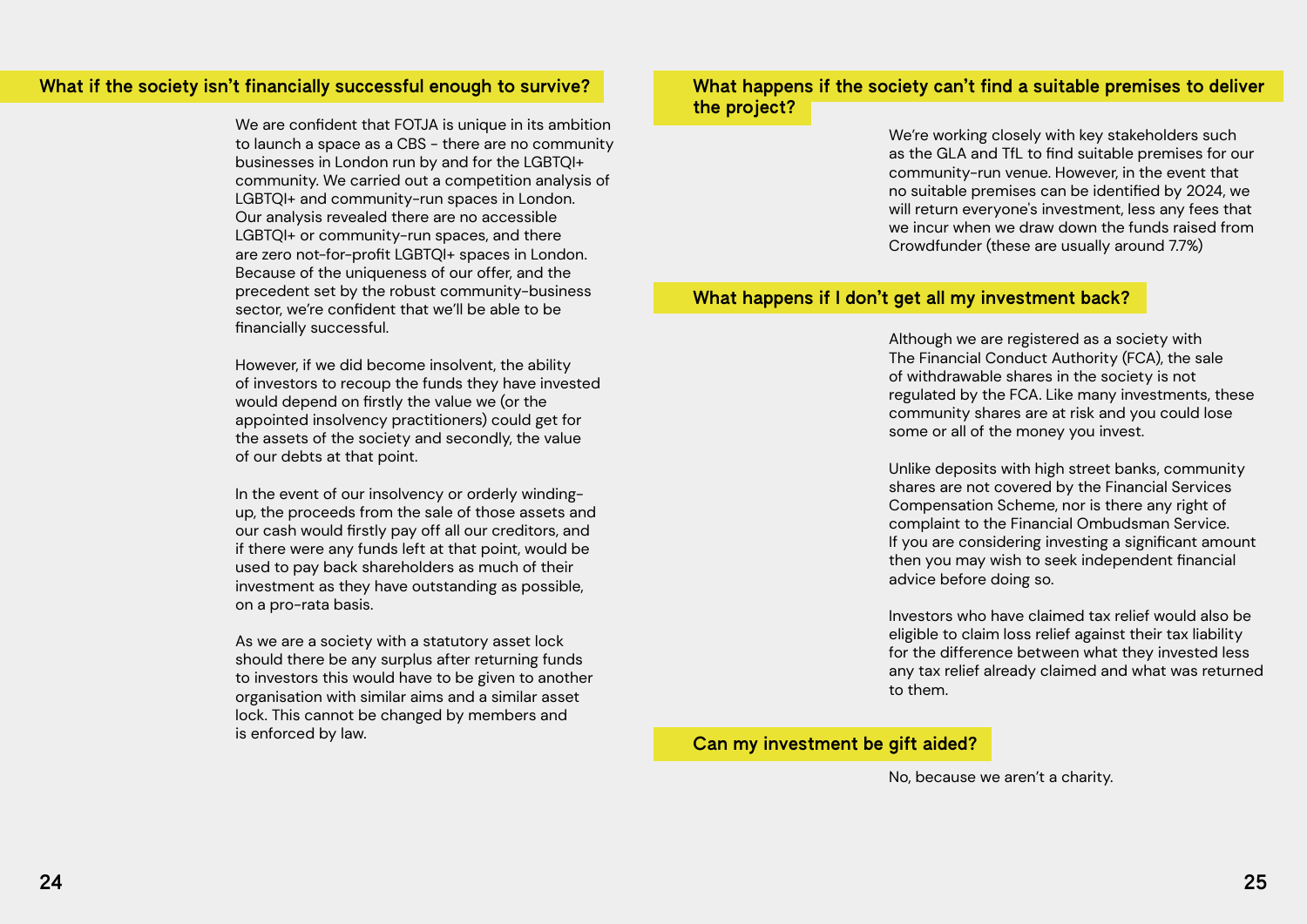No. This investment is in withdrawable share capital which cannot be transferred, sold or given to anyone else, except on your death. You can tell us in advance who you wish to transfer your investment upon your death, and we can transfer the first £5,000 of your investment to them; any investment above £5,000 requires your beneficiary to be explicitly named in your will. If you do not nominate anyone, then the Management Committee will rely on the instructions given by your executors. Bequests of shares should be exempt from Inheritance Tax, provided the society is still trading.

#### Can I sell my shares?

#### Can shares increase in value?

#### What will you do with my personal details and data?

Shares cannot rise in value, so there will never be a capital gain. They may be reduced in value if our auditors instruct us to do so if they believe that the value of our assets has fallen.

#### Will I get a Share Certificate?

Everyone who invests will receive a community share certificate.

Your personal details as submitted on the application form will be held by the society and used in accordance with the provisions of the rules and of the 2014 Co-operative and Community Benefit Societies Act. Only members can inspect the members' register and view members' names and addresses (but not how much they have invested) but the society will not share, sell or provide my details to any other individual or organisation and will ensure compliance with the GDPR regulation in accordance with its responsibility as a data controller.